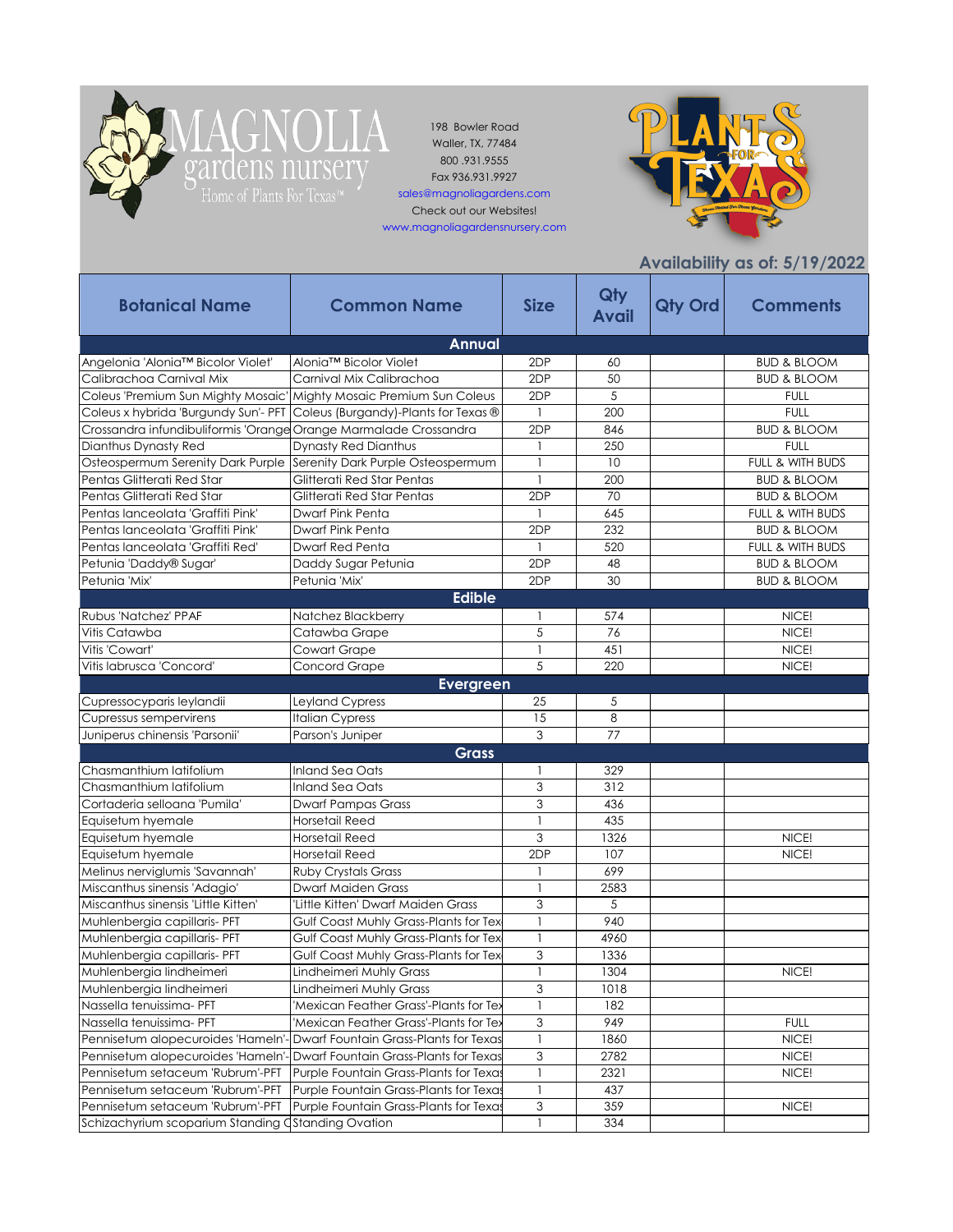| <b>Botanical Name</b>                   | <b>Common Name</b>                       | <b>Size</b>    | Qty<br><b>Avail</b> | <b>Qty Ord</b> | <b>Comments</b>        |
|-----------------------------------------|------------------------------------------|----------------|---------------------|----------------|------------------------|
|                                         | <b>Ground Cover</b>                      |                |                     |                |                        |
| Euonymus fortunie                       | Purple Wintercreeper                     | 1              | 3031                |                | <b>FULL</b>            |
| Liriope muscari 'Aztec'                 | 'Aztec Grass'                            | $\mathbf{1}$   | 74                  |                | <b>FULL</b>            |
| Liriope muscari 'Big Blue'              | <b>Big Blue Liriope</b>                  |                | 671                 |                | <b>FULL</b>            |
| Liriope muscari 'Evergreen Giant'       | Evergreen Giant                          | 1              | 181                 |                |                        |
| Liriope muscari 'Evergreen Giant'       | Evergreen Giant                          | 3              | 98                  |                | <b>FULL</b>            |
| Liriope muscari 'Silvery Sunproof'      | Silvery Sunproof'                        |                | 1578                |                |                        |
| Liriope muscari 'Super Blue'            | Super Blue                               | $\mathbf{1}$   | 61                  |                |                        |
| Liriope muscari 'Super Blue'            | Super Blue                               | 3              | 164                 |                |                        |
| Ophiopogon japonicus                    | <b>Mondo Grass</b>                       | $\mathbf{1}$   | 512                 |                | <b>FULL</b>            |
| Trachelospermum asiaticum               | Asian Jasmine                            |                | 108                 |                | <b>FULL</b>            |
| Trachelospermum asiaticum               | Asian Jasmine                            | $\mathbf{1}$   | 724                 |                | <b>FULL</b>            |
|                                         | Perennial                                |                |                     |                |                        |
| Agapanthus 'Ever Amethyst' PPAF-SL      | Agapanthus 'Ever Amethyst'               | 3              | 334                 |                |                        |
| Anisacanthus quadrifidus var. wrightii  | <b>Flame Acanthus</b>                    | 3              | 507                 |                | <b>FULL</b>            |
| Aptenia cordifolia-PFT                  | Heartleaf Ice Plant-Plants for Texas ®   | 1              | 548                 |                | FULL & WITH BUDS       |
| Asparagus densiflorus 'Sprengeri'       | Asparagus Fern                           |                | 77                  |                | <b>FULL</b>            |
| Asparagus meyeri                        | Foxtail Fern                             |                | 150                 |                |                        |
| Asparagus meyeri                        | Foxtail Fern                             | 3              | 73                  |                | <b>FULL</b>            |
| Asparagus meyeri                        | Foxtail Fern                             | 3              | 218                 |                |                        |
| Asparagus Sprengeri Compacta            | Compact Sprenger Asparagus Fern          | 1              | 1694                |                | <b>FULL</b>            |
| Buddleia Lo & Behold Blue Chip-PW       | Lo & Behold Blue Chip Buddleia           | $\overline{2}$ | 252                 |                | FULL & WITH BUDS       |
| <b>Buddleia Pugster Blue-PW</b>         | Pugster Blue Buddleia                    | $\overline{2}$ | 479                 |                | <b>FULL</b>            |
| Bulbine frutescens 'Orange'- PFT        | Orange African Bulbine-Plants for Tex    | $\mathbf{1}$   | 4854                |                | <b>BUD &amp; BLOOM</b> |
| <b>Bulbine frutescens 'Orange'- PFT</b> | Orange African Bulbine-Plants for Tex    | $\overline{2}$ | 845                 |                | <b>BUD &amp; BLOOM</b> |
| <b>Bulbine frutescens 'Yellow'-PFT</b>  | Yellow African Bulbine-Plants for Texa   | $\mathbf{1}$   | 407                 |                | FULL & WITH BUDS       |
| Canna South Pacific Orange              | South Pacific Orange Canna               |                | 25                  |                |                        |
| Canna x generalis 'Tropical Red'        | <b>Tropical Red Canna</b>                |                | 25                  |                |                        |
| Canna x generalis 'Tropical Yellow'     | <b>Tropical Yellow Canna</b>             | $\mathbf{1}$   | 15                  |                |                        |
| Cuphea hyssopifolia-PFT                 | Mexican Heather-Plants for Texas ®       |                | 1502                |                | <b>BUD &amp; BLOOM</b> |
| Cuphea ignea 'David Verity'- PFT        | Cigar Plant-Plants for Texas ®           | 1              | 1289                |                | <b>FULL</b>            |
| Cuphea Ilavea- PFT                      | Bat-Face Cuphea-Plants for Texas ®       | $\mathbf{1}$   | 287                 |                | <b>FULL</b>            |
| Dianella tasmanica 'Variegata'          | Variegated Flax Lily                     | $\mathbf{1}$   | 2367                |                | <b>FULL</b>            |
| Dianella tasmanica 'Variegata'          | Variegated Flax Lily                     | 3              | 613                 |                | <b>FULL</b>            |
| Dichondra argentea 'Silver Falls'       | Silver Falls Dichondra                   | 1              | 1489                |                | <b>FULL</b>            |
| Dietes (Moraea) bicolor                 | <b>Bicolor</b> Iris                      | 1              | 3887                |                | NICE!                  |
| Dietes (Moraea) bicolor                 | <b>Bicolor</b> Iris                      | 3              | 1934                |                | NICE!                  |
| Dietes (Moraea) iridioides              | <b>Butterfly</b> Iris                    |                | 9827                |                | <b>FULL</b>            |
| Dietes (Moraea) iridioides              | <b>Butterfly Iris</b>                    | 3              | 2321                |                |                        |
| Dryopteris erythrosora 'Autumn Fern'    | Autumn Fern                              |                | 147                 |                |                        |
| Dryopteris normalis 'Southern Wood F    | Southern Wood Fern                       | 1              | 61                  |                | <b>FULL</b>            |
| Duranta repens                          | 'Sapphire Showers' Duranta               | 3              | 781                 |                | NICE!                  |
| Echinacea 'Cheyenne Spirit'             | Cheyenne Spirit Cone Flower              | $\overline{1}$ | 35                  |                | FULL & WITH BUDS       |
| Echinacea 'Cheyenne Spirit'             | Cheyenne Spirit Cone Flower              | 2DP            | 288                 |                | <b>FULL</b>            |
| Echinacea purpurea 'Magnus'             | Purple Coneflower                        | 1              | 1267                |                | FULL & WITH BUDS       |
| Evolvulus glomeratus Blue Daze-PFT      | Blue Daze-Plants for Texas ®             | $\mathbf{1}$   | 771                 |                | FULL & WITH BUDS       |
| Galphinia glauca                        | 'Golden Shower Thryallis                 | 3              | 64                  |                |                        |
| Gaura lindheimeri 'Siskiyou Pink'-PFT   | Pink Butterfly Gaura-Plants for Texas @  | $\mathbf{1}$   | 549                 |                | <b>FULL</b>            |
|                                         | Compact Mexican Firebush-Plants fo       | $\mathbf{1}$   | 1266                |                | FULL & WITH BUDS       |
| Hamelia patens- PFT                     |                                          | 3              | 711                 |                | FULL & WITH BUDS       |
| Hamelia patens- PFT                     | Compact Mexican Firebush-Plants fo       | $\mathbf{1}$   | 1774                |                | <b>FULL</b>            |
| Hemerocallis x 'Aztec Gold'             | 'Aztec Gold' Daylily                     |                |                     |                |                        |
| Hemerocallis x 'Happy Returns'          | 'Happy Returns' Daylily                  | $\mathbf{1}$   | 1874                |                | FULL & WITH BUDS       |
| Hemerocallis x Ming Toy                 | Ming Toy Daylily                         |                | 545                 |                | <b>FULL</b>            |
| Hemerocallis x 'Stella D' Oro'- PFT     | Stella D' Oro Daylily-Plants for Texas ® | $\mathbf{1}$   | 1000                |                | <b>BUD &amp; BLOOM</b> |
| Hemerocallis x 'Tiny Pumpkin'           | Tiny Pumpkin Daylilly                    | 1              | 1531                |                | <b>FULL</b>            |
| Hemerocallis x Yangtze                  | Yangtze Daylily                          | 1              | 3550                |                | <b>BUD &amp; BLOOM</b> |
| Hibiscus moscheutos 'Luna Pink Swirl'   | Luna Pink Swirl Hibiscus                 | 3              | 38                  |                | <b>FULL</b>            |
| Hibiscus syriacus Purple Pillar-PW      | <b>Purple Pillar Hibiscus</b>            | $\overline{2}$ | 242                 |                |                        |
| Hibiscus syriacus White Pillar-PW       | White Pillar Hibiscus                    | $\mathbf 2$    | 252                 |                |                        |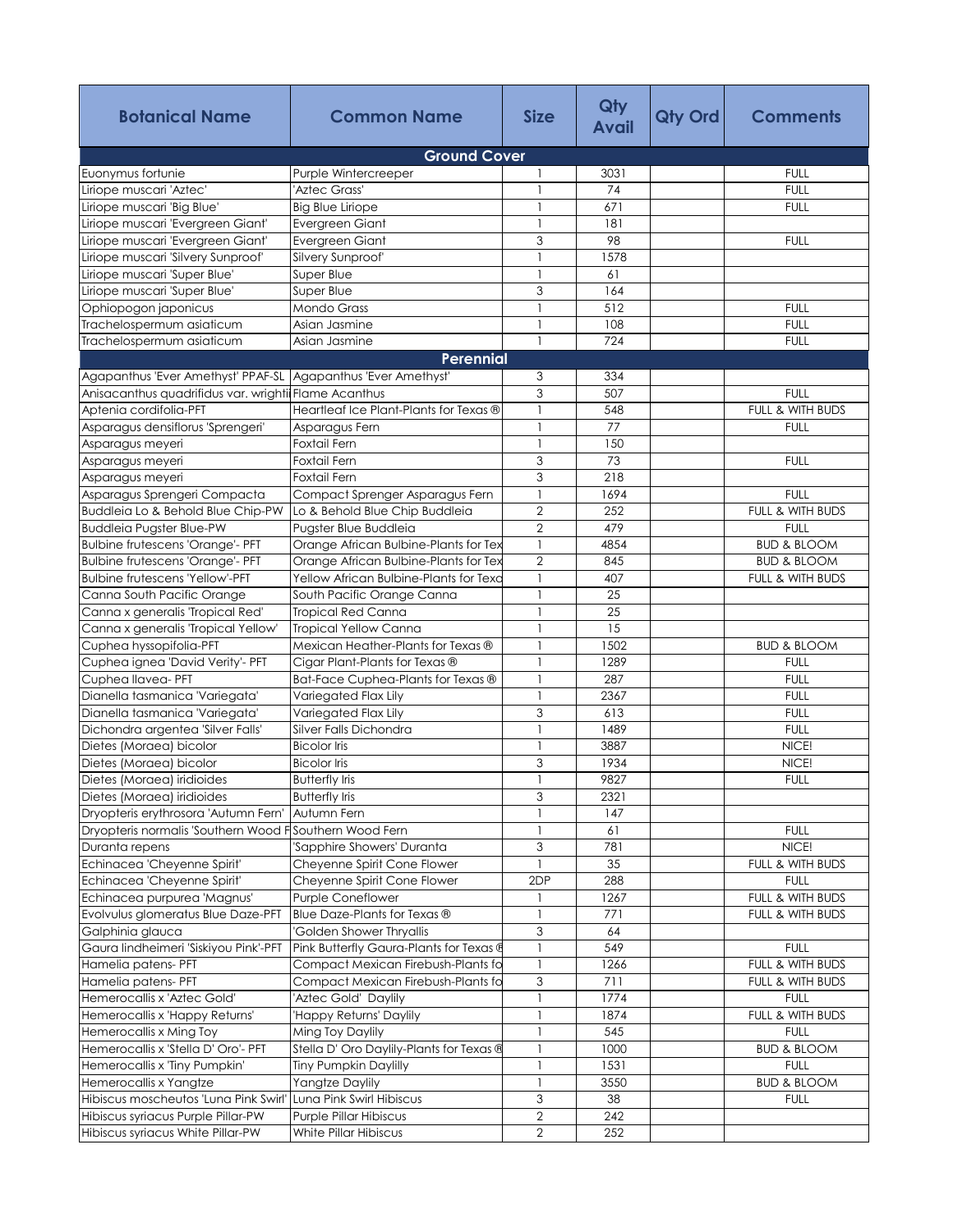| <b>Botanical Name</b>                                                           | <b>Common Name</b>                      | <b>Size</b>               | Qty<br><b>Avail</b> | Qty Ord | <b>Comments</b>            |
|---------------------------------------------------------------------------------|-----------------------------------------|---------------------------|---------------------|---------|----------------------------|
| Hosta x 'So Sweet'                                                              | 'So Sweet' Hosta                        | 1                         | 64                  |         | <b>FULL</b>                |
| Hosta 'Guacamole'                                                               | Guacamole Hosta                         | $\mathbf{1}$              | 81                  |         | <b>FULL</b>                |
| Hydrangea macrophylla 'Big Daddy' Big Daddy Hydrangea                           |                                         | 3                         | 231                 |         | <b>BUD &amp; BLOOM</b>     |
| Ipomoea batatas 'Marguerite'                                                    | Green Potato Vine                       | $\mathbf{1}$              | 725                 |         | <b>FULL</b>                |
| Lantana camara 'Confetti'-PFT                                                   | Confetti' Lantana-Plants for Texas ®    | 1                         | 2214                |         | <b>BUD &amp; BLOOM</b>     |
| Lantana camara 'Dallas Red'- PFT                                                | 'Dallas Red' Lantana-Plants for Texas   | $\mathbf{1}$              | 838                 |         | FULL & WITH BUDS           |
| Lantana horrida- PFT                                                            | Texas' Lantana-Plants for Texas ®       | $\mathbf{1}$              | 700                 |         | <b>FULL</b>                |
| Lantana horrida- PFT                                                            | Texas' Lantana-Plants for Texas ®       | 3                         | 347                 |         | <b>BUD &amp; BLOOM</b>     |
| Lantana horrida- PFT                                                            | Texas' Lantana-Plants for Texas ®       | 2DP                       | 41                  |         | <b>FULL</b>                |
| Lantana Lucky Pot of Gold                                                       | Lucky Pot of Gold Lantana               | 2DP                       | 50                  |         | <b>BUD &amp; BLOOM</b>     |
| Lantana montevidensis                                                           | Purple Trailing Lantana                 | 1                         | 4220                |         | FULL & WITH BUDS           |
| Lantana montevidensis alba                                                      | White Trailing Lantana                  | $\mathbf{1}$              | 840                 |         | <b>FULL</b>                |
| Lantana x hybrida New Gold                                                      | 'New Gold' Lantana                      | 1                         | 6006                |         | FULL & WITH BUDS           |
| Lysimachia nummularia                                                           | Creeping Jenny                          | 1                         | 44                  |         | <b>FULL</b>                |
| Malvaviscus arboreus var. drummon Turk's Cap-Plants for Texas ®                 |                                         | 1                         | 892                 |         | <b>FULL</b>                |
| Pavonia lasiopetala- PFT                                                        | Texas Rock Rose-Plants for Texas ®      | $\mathbf{1}$              | 1232                |         | FULL & WITH BUDS           |
| Pavonia lasiopetala- PFT                                                        | Texas Rock Rose-Plants for Texas ®      | 3                         | 36                  |         | FULL & WITH BUDS           |
| Perovskia atriplicifolia- PFT                                                   | Russian Sage-Plants for Texas ®         | 1                         | 637                 |         | <b>FULL</b>                |
| Perovskia atriplicifolia- PFT                                                   | Russian Sage-Plants for Texas ®         | $\mathfrak{Z}$            | 518                 |         | <b>FULL</b>                |
| Plumbago auriculata 'White'-PFT                                                 | White Plumbago-Plants for Texas ®       | $\mathbf{1}$              | 1476                |         | FULL & WITH BUDS           |
| Plumbago auriculata 'Blue'-PFT                                                  | 'Imperial Blue' Plumbago-Plants for Te  | $\mathbf{1}$              | 2192                |         | FULL & WITH BUDS           |
| Plumbago auriculata 'Blue'-PFT                                                  | 'Imperial Blue' Plumbago-Plants for Te  | $\mathfrak{Z}$            | 54                  |         | FULL & WITH BUDS           |
| Rosmarinus officinalis 'Barbeque'-PFT Barbeque Rosemary-Plants for Texas        |                                         | $\mathbf{I}$              | 75                  |         | <b>FULL</b>                |
| Rosmarinus officinalis 'Barbeque'-PFT Barbeque Rosemary-Plants for Texas        |                                         | 3                         | 153                 |         | <b>FULL</b>                |
| Rosmarinus officinalis x 'Prostratus'-PF1'Prostrate' Rosemary-Plants for Texas  |                                         | $\overline{1}$            | 130                 |         | <b>FULL</b>                |
| Rosmarinus officinalis x 'Prostratus'-PF1 'Prostrate' Rosemary-Plants for Texas |                                         | 3                         | 16                  |         | <b>FULL</b>                |
| Rudbeckia Autumn Colors                                                         | Autumn Colors Black Eyed Susan          | 2DP                       | 403                 |         | <b>FULL</b>                |
| Rudbeckia 'Goldsturm'                                                           | Goldsturm Black Eyed Susan              | $\mathbf{1}$              | 3108                |         | <b>FULL</b>                |
| Rudbeckia hirta 'Indian Summer'                                                 | Indian Summer Black Eyed Susan          | 2DP                       | 347                 |         | <b>FULL</b>                |
| Ruellia brittoniana 'Katie'- PFT                                                | 'Katie' Ruellia-Plants for Texas ®      | $\mathbf{1}$              | 1227                |         | <b>FULL</b>                |
| Ruellia brittoniana 'Pink'                                                      | 'Pink' Ruellia                          | $\mathbf{1}$              | 416                 |         | <b>FULL</b>                |
| Ruellia elegans-PFT                                                             | Brazilian Red Petunia-Plants for Texas  | 1                         | 99                  |         | <b>BUD &amp; BLOOM</b>     |
| Russelia equisetiformis- PFT                                                    | Firecracker Plant-Plants for Texas ®    | 1                         | 1277                |         | FULL & WITH BUDS           |
| Russelia equisetiformis- PFT                                                    | Firecracker Plant-Plants for Texas ®    | 3                         | 178                 |         | <b>FULL</b>                |
| Salvia farinacea 'Henry Duelberg'                                               | 'Henry Duelberg' Sage                   | $\mathbf{1}$              | 1374                |         | <b>FULL</b>                |
| Salvia farinacea 'Victoria'- PFT                                                | 'Victoria' Blue Sage-Plants for Texas ® | $\mathbf{1}$              | 305                 |         | <b>BUD &amp; BLOOM</b>     |
| Salvia greggii 'Furman's Red'- PFT                                              | 'Furman's Red' Sage--Plants for Texas   | $\mathbf{1}$              | 1162                |         | <b>BUD &amp; BLOOM</b>     |
|                                                                                 |                                         |                           | 10                  |         |                            |
| Salvia greggii 'Furman's Red'- PFT                                              | 'Furman's Red' Sage--Plants for Texas   | $\sqrt{2}$                |                     |         | <b>FULL</b>                |
| Salvia leucantha- PFT                                                           | Mexican Bush Sage-Plants for Texas ®    | 1<br>3                    | 2953                |         | <b>FULL</b><br><b>FULL</b> |
| Salvia leucantha- PFT                                                           | Mexican Bush Sage-Plants for Texas @    |                           | 1072                |         |                            |
| Salvia Skyscraper Orange                                                        | Skyscraper Orange Salvia                | 2DP                       | 171                 |         | <b>BUD &amp; BLOOM</b>     |
| Salvia Splendens Grandstand Lipstick                                            | Grandstand Lipstick Salvia              | 2DP                       | 394                 |         | <b>BUD &amp; BLOOM</b>     |
| Salvia sylvestris May Night- PFT                                                | May Night Salvia-Plants for Texas ®     | -1                        | 364                 |         | <b>FULL</b>                |
| Salvia x Indigo Spires                                                          | 'Indigo Spires' Sage                    | 1                         | 330                 |         | <b>FULL</b>                |
| Scutellaria suffrutescens- PFT                                                  | Pink Texas Skullcap-Plants for Texas ®  | 1                         | 3902                |         | <b>FULL</b>                |
| Tagetes lemmonii- PFT                                                           | Copper Canyon Daisy-Plants for Texc     | $\mathbf{1}$              | 473                 |         | FULL & WITH BUDS           |
| Tagetes lemmonii- PFT                                                           | Copper Canyon Daisy-Plants for Texc     | 3                         | 86                  |         | <b>FULL</b>                |
| Tecoma stans 'Bells of Fire'-PFT-SL                                             | Bells of Fire Tecoma-Plants for Texas @ | 1                         | 1220                |         | <b>FULL</b>                |
| Tecoma stans 'Gold Star'- PFT                                                   | Gold Star' Esperanza-Plants for Texas   | 1                         | 1915                |         | FULL & WITH BUDS           |
| Tecoma stans 'Gold Star'- PFT                                                   | 'Gold Star' Esperanza-Plants for Texas  | 3                         | 95                  |         | FULL & WITH BUDS           |
| Tulbaghia violacea- PFT                                                         | Society Garlic-Plants for Texas ®       | $\mathbf{1}$              | 14                  |         | <b>FULL</b>                |
| Wedelia hispida                                                                 | Orange Zexmenia                         | $\mathbf{1}$              | 72                  |         | FULL & WITH BUDS           |
|                                                                                 | Rose                                    |                           |                     |         |                            |
| Rosa 'Meidrifora' Coral Drift® Rose PP Coral Drift® Rose                        |                                         | 2                         | 1033                |         | NICE!                      |
| Rosa 'Meigalpio' Red Drift® Rose PP1 Red Drift® Rose                            |                                         | $\ensuremath{\mathsf{3}}$ | 664                 |         | NICE!                      |
| Rosa 'Meijocos' Pink Drift® Rose PP18 Pink Drift® Rose                          |                                         | $\overline{3}$            | 443                 |         | NICE!                      |
| Rosa Oso Easy Lemon Zest PP26914-POso Easy Lemon Zest Rose                      |                                         | $\sqrt{2}$                | 637                 |         | NICE!                      |
| Rosa 'Radtko' Red Double Knock Out Double Red Knock Out® Rose                   |                                         | 7                         | $\mathbf{3}$        |         | NICE!                      |
|                                                                                 | <b>Shrub</b>                            |                           |                     |         |                            |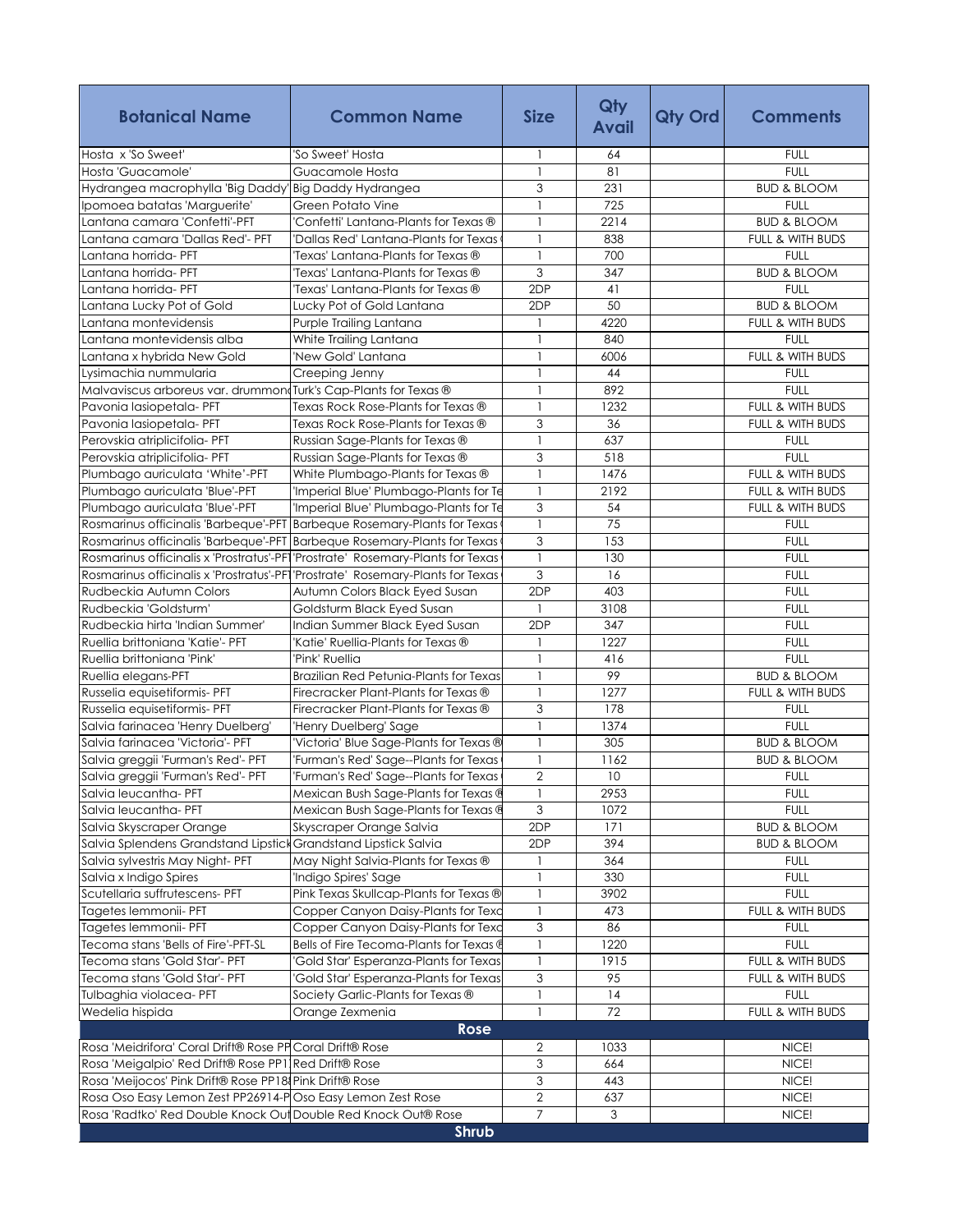| Abelia × grandiflora 'Francis Mason'<br>3<br>Francis Mason Glossy Abelia<br>61<br>3<br>Abelia x 'Edward Goucher'<br>267<br>Pink Abelia<br>3<br>Abelia x grandiflora 'Glossy'<br>Glossy Abelia<br>90<br>$\overline{3}$<br>54<br>Berberis thunbergii var. atropurpurea 'Crimson Pigmy ' Barberry<br>$\overline{3}$<br>35<br>Baby Gem 'Gregem' Boxwood PP21<br>Buxus microphylla 'Baby Gem'-SL<br>3<br>385<br>Buxus microphylla japonica<br>Japanese Boxwood<br>$\overline{7}$<br>Buxus microphylla japonica<br>Japanese Boxwood<br>684<br>Buxus microphylla 'Winter Gem'<br>3<br>Winter Gem Boxwood<br>2003<br>3<br>Buxus microphylla 'Wintergreen'<br>Wintergreen Boxwood<br>1301<br>$\overline{7}$<br>333<br>Buxus microphylla 'Wintergreen'<br>Wintergreen Boxwood<br>3<br>1202<br>NICE!<br>Callicarpa americana<br>American Beautyberry<br>3<br>Callistemon citrinus 'Little John'<br>'Little John' Dwarf Bottlebrush<br>1479<br>7<br>Red Cluster Bottlebrush<br>Callistemon Red Cluster Bottlebrush<br>40<br>3<br>279<br>'Emerald Blanket" Natal Plum<br>NICE!<br>Carissa macrocarpa<br>$\overline{3}$<br>1488<br>NICE!<br>Cotoneaster glaucophyllus 'Grey Led Gray Leaf Cotoneaster<br>3<br>192<br>NICE!<br>Feijoa sellowiana<br>Pineapple Guava<br>3<br>Feijoa sellowiana<br>Pineapple Guava<br>169<br>3<br>'Frostproof' Gardenia<br>NICE!<br>Gardenia jasminoides 'Frostproof'<br>235<br>3<br>Gardenia 'Jubilation' TM PP#21983 3-Jubilation Gardenia<br>276<br>$\overline{7}$<br>1079<br><b>FULL</b><br>Ilex cornuta 'Burfordii Nana'<br>'Dwarf Burford' Holly<br>3<br>2419<br>llex cornuta 'Needlepoint'<br>'Needlepoint' Holly<br>llex cornuta 'Needlepoint'<br>'Needlepoint' Holly<br>$\overline{7}$<br>429<br>NICE!<br>3<br>Ilex crenata 'Sky Pencil'<br>'Sky Pencil' Holly<br>176<br>3<br>Ilex vomitoria 'Nana'<br>Dwarf Yaupon Holly<br>45<br>25<br>llex vomitoria 'Pride of Houston'<br>Pride of Houston' Yaupon Holly<br>137<br><b>FULL</b><br>15<br>$\overline{2}$<br>llex x attenuata 'Savannah'<br>'Savannah' Holly<br>Ilex x 'Nellie R. Stevens'<br>25<br>33<br>'Nellie R. Stevens' Holly<br>Itea virginica Fizzy Mizzy-PW<br>3<br>8<br><b>Fizzy Mizzy Sweetspire</b><br>$\overline{2}$<br>Itea virginica Little Henry-PW<br>Little Henry Sweetspire<br>502<br>3<br>2307<br>Leucophyllum frutescens 'Green Clou 'Green Cloud' Sage<br>NICE!<br>$\overline{7}$<br>256<br>Leucophyllum frutescens 'Green Clou 'Green Cloud' Sage<br>'Green Cloud' Sage<br>$\overline{7}$<br>Leucophyllum frutescens 'Green Clou<br>181<br>3<br>NICE!<br>Ligustrum japonicum 'Texanum'<br>Waxleaf Ligustrum<br>130<br>3<br>Ligustrum japonicum 'Texanum'<br>Waxleaf Ligustrum<br>111<br>NICE!<br>$\overline{7}$<br>Waxleaf Ligustrum<br>496<br>Ligustrum japonicum 'Texanum'<br>$\overline{7}$<br><b>Waxleaf Ligustrum</b><br>202<br>Ligustrum japonicum 'Texanum'<br>Ligustrum japonicum 'Texanum'<br>Waxleaf Ligustrum<br>659<br>15<br>NICE!<br>3<br>Ligustrum sinensis 'Sunshine' PP20379-Sunshine Ligustrum P.P.20379<br>186<br>NICE!<br>Ligustrum sinensis 'Sunshine' PP20379-Sunshine Ligustrum P.P.20379<br>$\overline{7}$<br>13<br>3<br>Ligustrum sinensis 'Variegata'<br>Variegated Chinese Privet<br>138<br>3<br>19<br>Loropetalum chinense 'Plum Delight' Plum Delight<br>3<br>Loropetalum chinense 'Purple Majest Purple Majesty Loropetalum<br>2954<br>NICE!<br>Loropetalum chinese 'Ruby'<br>Ruby Loropetalum<br>3<br>NICE!<br>1676<br>$\ensuremath{\mathsf{3}}$<br>Loropetalum chinese 'Ruby'<br>Ruby Loropetalum<br>165<br>$\overline{3}$<br>Loropetalum 'Purple Daydream' PPAI Purple Daydream Loropetalum<br>9<br>3<br>Southern Wax Myrtle<br>126<br>NICE!<br>Myrica cerifera<br>Myrica cerifera<br>Southern Wax Myrtle<br>95<br>15<br>Southern Wax Myrtle<br>25<br>13<br>Myrica cerifera<br>Myrica cerifera 'Don's Dwarf'<br>3<br>137<br>'Don's Dwarf' Dwarf Waxmyrtle<br>$\overline{7}$<br>Myrica cerifera 'Don's Dwarf'<br>'Don's Dwarf' Dwarf Waxmyrtle<br>981<br>Nandina Blush Pink™ PP19916-SL<br><b>Blush Pink Nandina</b><br>$\mathbf{1}$<br>10<br>Nandina Blush Pink™ PP19916-SL<br>3<br><b>Blush Pink Nandina</b><br>11<br>Nandina domestica 'Twilight'<br>3<br>27<br>'Twilight' Nandina<br>$\ensuremath{\mathsf{3}}$<br>Nandina 'Lemon Lime' PPAF-SL<br>Lemon Lime Nandina<br>132<br>NICE!<br>Nandina Obsession™ PP21891-SL<br>Obsession Nandina<br>$\overline{1}$<br>84<br>3<br>'Hardy Red' Oleander<br>3807<br>NICE!<br>Nerium oleander 'Hardy Red'<br>3<br>Photinia x fraseri<br>Red Tip Photinia<br>172<br>NICE!<br>Pittosporum tobira 'Variegata'<br>3<br>Variegated Pittsporum<br>428<br>$\overline{7}$<br>Pittosporum tobira 'Variegata'<br>Variegated Pittsporum<br>44 | <b>Botanical Name</b> | <b>Common Name</b> | <b>Size</b> | Qty<br><b>Avail</b> | Qty Ord | <b>Comments</b> |
|-------------------------------------------------------------------------------------------------------------------------------------------------------------------------------------------------------------------------------------------------------------------------------------------------------------------------------------------------------------------------------------------------------------------------------------------------------------------------------------------------------------------------------------------------------------------------------------------------------------------------------------------------------------------------------------------------------------------------------------------------------------------------------------------------------------------------------------------------------------------------------------------------------------------------------------------------------------------------------------------------------------------------------------------------------------------------------------------------------------------------------------------------------------------------------------------------------------------------------------------------------------------------------------------------------------------------------------------------------------------------------------------------------------------------------------------------------------------------------------------------------------------------------------------------------------------------------------------------------------------------------------------------------------------------------------------------------------------------------------------------------------------------------------------------------------------------------------------------------------------------------------------------------------------------------------------------------------------------------------------------------------------------------------------------------------------------------------------------------------------------------------------------------------------------------------------------------------------------------------------------------------------------------------------------------------------------------------------------------------------------------------------------------------------------------------------------------------------------------------------------------------------------------------------------------------------------------------------------------------------------------------------------------------------------------------------------------------------------------------------------------------------------------------------------------------------------------------------------------------------------------------------------------------------------------------------------------------------------------------------------------------------------------------------------------------------------------------------------------------------------------------------------------------------------------------------------------------------------------------------------------------------------------------------------------------------------------------------------------------------------------------------------------------------------------------------------------------------------------------------------------------------------------------------------------------------------------------------------------------------------------------------------------------------------------------------------------------------------------------------------------------------------------------------------------------------------------------------------------------------------------------------------------------------------------------------------------------------------------------------------------------------------------------------------------------------------------------------------------------------------------------------------------------------------------------------------------------------------------------------------------------------------------------------------------------------------------------------------------------------------------------------------------------------------------------------------------------------------------------------------------------------------------------------------------------------------------------------------------------------------------------------------------------------------------------------------------------|-----------------------|--------------------|-------------|---------------------|---------|-----------------|
|                                                                                                                                                                                                                                                                                                                                                                                                                                                                                                                                                                                                                                                                                                                                                                                                                                                                                                                                                                                                                                                                                                                                                                                                                                                                                                                                                                                                                                                                                                                                                                                                                                                                                                                                                                                                                                                                                                                                                                                                                                                                                                                                                                                                                                                                                                                                                                                                                                                                                                                                                                                                                                                                                                                                                                                                                                                                                                                                                                                                                                                                                                                                                                                                                                                                                                                                                                                                                                                                                                                                                                                                                                                                                                                                                                                                                                                                                                                                                                                                                                                                                                                                                                                                                                                                                                                                                                                                                                                                                                                                                                                                                                                                                                             |                       |                    |             |                     |         |                 |
|                                                                                                                                                                                                                                                                                                                                                                                                                                                                                                                                                                                                                                                                                                                                                                                                                                                                                                                                                                                                                                                                                                                                                                                                                                                                                                                                                                                                                                                                                                                                                                                                                                                                                                                                                                                                                                                                                                                                                                                                                                                                                                                                                                                                                                                                                                                                                                                                                                                                                                                                                                                                                                                                                                                                                                                                                                                                                                                                                                                                                                                                                                                                                                                                                                                                                                                                                                                                                                                                                                                                                                                                                                                                                                                                                                                                                                                                                                                                                                                                                                                                                                                                                                                                                                                                                                                                                                                                                                                                                                                                                                                                                                                                                                             |                       |                    |             |                     |         |                 |
|                                                                                                                                                                                                                                                                                                                                                                                                                                                                                                                                                                                                                                                                                                                                                                                                                                                                                                                                                                                                                                                                                                                                                                                                                                                                                                                                                                                                                                                                                                                                                                                                                                                                                                                                                                                                                                                                                                                                                                                                                                                                                                                                                                                                                                                                                                                                                                                                                                                                                                                                                                                                                                                                                                                                                                                                                                                                                                                                                                                                                                                                                                                                                                                                                                                                                                                                                                                                                                                                                                                                                                                                                                                                                                                                                                                                                                                                                                                                                                                                                                                                                                                                                                                                                                                                                                                                                                                                                                                                                                                                                                                                                                                                                                             |                       |                    |             |                     |         |                 |
|                                                                                                                                                                                                                                                                                                                                                                                                                                                                                                                                                                                                                                                                                                                                                                                                                                                                                                                                                                                                                                                                                                                                                                                                                                                                                                                                                                                                                                                                                                                                                                                                                                                                                                                                                                                                                                                                                                                                                                                                                                                                                                                                                                                                                                                                                                                                                                                                                                                                                                                                                                                                                                                                                                                                                                                                                                                                                                                                                                                                                                                                                                                                                                                                                                                                                                                                                                                                                                                                                                                                                                                                                                                                                                                                                                                                                                                                                                                                                                                                                                                                                                                                                                                                                                                                                                                                                                                                                                                                                                                                                                                                                                                                                                             |                       |                    |             |                     |         |                 |
|                                                                                                                                                                                                                                                                                                                                                                                                                                                                                                                                                                                                                                                                                                                                                                                                                                                                                                                                                                                                                                                                                                                                                                                                                                                                                                                                                                                                                                                                                                                                                                                                                                                                                                                                                                                                                                                                                                                                                                                                                                                                                                                                                                                                                                                                                                                                                                                                                                                                                                                                                                                                                                                                                                                                                                                                                                                                                                                                                                                                                                                                                                                                                                                                                                                                                                                                                                                                                                                                                                                                                                                                                                                                                                                                                                                                                                                                                                                                                                                                                                                                                                                                                                                                                                                                                                                                                                                                                                                                                                                                                                                                                                                                                                             |                       |                    |             |                     |         |                 |
|                                                                                                                                                                                                                                                                                                                                                                                                                                                                                                                                                                                                                                                                                                                                                                                                                                                                                                                                                                                                                                                                                                                                                                                                                                                                                                                                                                                                                                                                                                                                                                                                                                                                                                                                                                                                                                                                                                                                                                                                                                                                                                                                                                                                                                                                                                                                                                                                                                                                                                                                                                                                                                                                                                                                                                                                                                                                                                                                                                                                                                                                                                                                                                                                                                                                                                                                                                                                                                                                                                                                                                                                                                                                                                                                                                                                                                                                                                                                                                                                                                                                                                                                                                                                                                                                                                                                                                                                                                                                                                                                                                                                                                                                                                             |                       |                    |             |                     |         |                 |
|                                                                                                                                                                                                                                                                                                                                                                                                                                                                                                                                                                                                                                                                                                                                                                                                                                                                                                                                                                                                                                                                                                                                                                                                                                                                                                                                                                                                                                                                                                                                                                                                                                                                                                                                                                                                                                                                                                                                                                                                                                                                                                                                                                                                                                                                                                                                                                                                                                                                                                                                                                                                                                                                                                                                                                                                                                                                                                                                                                                                                                                                                                                                                                                                                                                                                                                                                                                                                                                                                                                                                                                                                                                                                                                                                                                                                                                                                                                                                                                                                                                                                                                                                                                                                                                                                                                                                                                                                                                                                                                                                                                                                                                                                                             |                       |                    |             |                     |         |                 |
|                                                                                                                                                                                                                                                                                                                                                                                                                                                                                                                                                                                                                                                                                                                                                                                                                                                                                                                                                                                                                                                                                                                                                                                                                                                                                                                                                                                                                                                                                                                                                                                                                                                                                                                                                                                                                                                                                                                                                                                                                                                                                                                                                                                                                                                                                                                                                                                                                                                                                                                                                                                                                                                                                                                                                                                                                                                                                                                                                                                                                                                                                                                                                                                                                                                                                                                                                                                                                                                                                                                                                                                                                                                                                                                                                                                                                                                                                                                                                                                                                                                                                                                                                                                                                                                                                                                                                                                                                                                                                                                                                                                                                                                                                                             |                       |                    |             |                     |         |                 |
|                                                                                                                                                                                                                                                                                                                                                                                                                                                                                                                                                                                                                                                                                                                                                                                                                                                                                                                                                                                                                                                                                                                                                                                                                                                                                                                                                                                                                                                                                                                                                                                                                                                                                                                                                                                                                                                                                                                                                                                                                                                                                                                                                                                                                                                                                                                                                                                                                                                                                                                                                                                                                                                                                                                                                                                                                                                                                                                                                                                                                                                                                                                                                                                                                                                                                                                                                                                                                                                                                                                                                                                                                                                                                                                                                                                                                                                                                                                                                                                                                                                                                                                                                                                                                                                                                                                                                                                                                                                                                                                                                                                                                                                                                                             |                       |                    |             |                     |         |                 |
|                                                                                                                                                                                                                                                                                                                                                                                                                                                                                                                                                                                                                                                                                                                                                                                                                                                                                                                                                                                                                                                                                                                                                                                                                                                                                                                                                                                                                                                                                                                                                                                                                                                                                                                                                                                                                                                                                                                                                                                                                                                                                                                                                                                                                                                                                                                                                                                                                                                                                                                                                                                                                                                                                                                                                                                                                                                                                                                                                                                                                                                                                                                                                                                                                                                                                                                                                                                                                                                                                                                                                                                                                                                                                                                                                                                                                                                                                                                                                                                                                                                                                                                                                                                                                                                                                                                                                                                                                                                                                                                                                                                                                                                                                                             |                       |                    |             |                     |         |                 |
|                                                                                                                                                                                                                                                                                                                                                                                                                                                                                                                                                                                                                                                                                                                                                                                                                                                                                                                                                                                                                                                                                                                                                                                                                                                                                                                                                                                                                                                                                                                                                                                                                                                                                                                                                                                                                                                                                                                                                                                                                                                                                                                                                                                                                                                                                                                                                                                                                                                                                                                                                                                                                                                                                                                                                                                                                                                                                                                                                                                                                                                                                                                                                                                                                                                                                                                                                                                                                                                                                                                                                                                                                                                                                                                                                                                                                                                                                                                                                                                                                                                                                                                                                                                                                                                                                                                                                                                                                                                                                                                                                                                                                                                                                                             |                       |                    |             |                     |         |                 |
|                                                                                                                                                                                                                                                                                                                                                                                                                                                                                                                                                                                                                                                                                                                                                                                                                                                                                                                                                                                                                                                                                                                                                                                                                                                                                                                                                                                                                                                                                                                                                                                                                                                                                                                                                                                                                                                                                                                                                                                                                                                                                                                                                                                                                                                                                                                                                                                                                                                                                                                                                                                                                                                                                                                                                                                                                                                                                                                                                                                                                                                                                                                                                                                                                                                                                                                                                                                                                                                                                                                                                                                                                                                                                                                                                                                                                                                                                                                                                                                                                                                                                                                                                                                                                                                                                                                                                                                                                                                                                                                                                                                                                                                                                                             |                       |                    |             |                     |         |                 |
|                                                                                                                                                                                                                                                                                                                                                                                                                                                                                                                                                                                                                                                                                                                                                                                                                                                                                                                                                                                                                                                                                                                                                                                                                                                                                                                                                                                                                                                                                                                                                                                                                                                                                                                                                                                                                                                                                                                                                                                                                                                                                                                                                                                                                                                                                                                                                                                                                                                                                                                                                                                                                                                                                                                                                                                                                                                                                                                                                                                                                                                                                                                                                                                                                                                                                                                                                                                                                                                                                                                                                                                                                                                                                                                                                                                                                                                                                                                                                                                                                                                                                                                                                                                                                                                                                                                                                                                                                                                                                                                                                                                                                                                                                                             |                       |                    |             |                     |         |                 |
|                                                                                                                                                                                                                                                                                                                                                                                                                                                                                                                                                                                                                                                                                                                                                                                                                                                                                                                                                                                                                                                                                                                                                                                                                                                                                                                                                                                                                                                                                                                                                                                                                                                                                                                                                                                                                                                                                                                                                                                                                                                                                                                                                                                                                                                                                                                                                                                                                                                                                                                                                                                                                                                                                                                                                                                                                                                                                                                                                                                                                                                                                                                                                                                                                                                                                                                                                                                                                                                                                                                                                                                                                                                                                                                                                                                                                                                                                                                                                                                                                                                                                                                                                                                                                                                                                                                                                                                                                                                                                                                                                                                                                                                                                                             |                       |                    |             |                     |         |                 |
|                                                                                                                                                                                                                                                                                                                                                                                                                                                                                                                                                                                                                                                                                                                                                                                                                                                                                                                                                                                                                                                                                                                                                                                                                                                                                                                                                                                                                                                                                                                                                                                                                                                                                                                                                                                                                                                                                                                                                                                                                                                                                                                                                                                                                                                                                                                                                                                                                                                                                                                                                                                                                                                                                                                                                                                                                                                                                                                                                                                                                                                                                                                                                                                                                                                                                                                                                                                                                                                                                                                                                                                                                                                                                                                                                                                                                                                                                                                                                                                                                                                                                                                                                                                                                                                                                                                                                                                                                                                                                                                                                                                                                                                                                                             |                       |                    |             |                     |         |                 |
|                                                                                                                                                                                                                                                                                                                                                                                                                                                                                                                                                                                                                                                                                                                                                                                                                                                                                                                                                                                                                                                                                                                                                                                                                                                                                                                                                                                                                                                                                                                                                                                                                                                                                                                                                                                                                                                                                                                                                                                                                                                                                                                                                                                                                                                                                                                                                                                                                                                                                                                                                                                                                                                                                                                                                                                                                                                                                                                                                                                                                                                                                                                                                                                                                                                                                                                                                                                                                                                                                                                                                                                                                                                                                                                                                                                                                                                                                                                                                                                                                                                                                                                                                                                                                                                                                                                                                                                                                                                                                                                                                                                                                                                                                                             |                       |                    |             |                     |         |                 |
|                                                                                                                                                                                                                                                                                                                                                                                                                                                                                                                                                                                                                                                                                                                                                                                                                                                                                                                                                                                                                                                                                                                                                                                                                                                                                                                                                                                                                                                                                                                                                                                                                                                                                                                                                                                                                                                                                                                                                                                                                                                                                                                                                                                                                                                                                                                                                                                                                                                                                                                                                                                                                                                                                                                                                                                                                                                                                                                                                                                                                                                                                                                                                                                                                                                                                                                                                                                                                                                                                                                                                                                                                                                                                                                                                                                                                                                                                                                                                                                                                                                                                                                                                                                                                                                                                                                                                                                                                                                                                                                                                                                                                                                                                                             |                       |                    |             |                     |         |                 |
|                                                                                                                                                                                                                                                                                                                                                                                                                                                                                                                                                                                                                                                                                                                                                                                                                                                                                                                                                                                                                                                                                                                                                                                                                                                                                                                                                                                                                                                                                                                                                                                                                                                                                                                                                                                                                                                                                                                                                                                                                                                                                                                                                                                                                                                                                                                                                                                                                                                                                                                                                                                                                                                                                                                                                                                                                                                                                                                                                                                                                                                                                                                                                                                                                                                                                                                                                                                                                                                                                                                                                                                                                                                                                                                                                                                                                                                                                                                                                                                                                                                                                                                                                                                                                                                                                                                                                                                                                                                                                                                                                                                                                                                                                                             |                       |                    |             |                     |         |                 |
|                                                                                                                                                                                                                                                                                                                                                                                                                                                                                                                                                                                                                                                                                                                                                                                                                                                                                                                                                                                                                                                                                                                                                                                                                                                                                                                                                                                                                                                                                                                                                                                                                                                                                                                                                                                                                                                                                                                                                                                                                                                                                                                                                                                                                                                                                                                                                                                                                                                                                                                                                                                                                                                                                                                                                                                                                                                                                                                                                                                                                                                                                                                                                                                                                                                                                                                                                                                                                                                                                                                                                                                                                                                                                                                                                                                                                                                                                                                                                                                                                                                                                                                                                                                                                                                                                                                                                                                                                                                                                                                                                                                                                                                                                                             |                       |                    |             |                     |         |                 |
|                                                                                                                                                                                                                                                                                                                                                                                                                                                                                                                                                                                                                                                                                                                                                                                                                                                                                                                                                                                                                                                                                                                                                                                                                                                                                                                                                                                                                                                                                                                                                                                                                                                                                                                                                                                                                                                                                                                                                                                                                                                                                                                                                                                                                                                                                                                                                                                                                                                                                                                                                                                                                                                                                                                                                                                                                                                                                                                                                                                                                                                                                                                                                                                                                                                                                                                                                                                                                                                                                                                                                                                                                                                                                                                                                                                                                                                                                                                                                                                                                                                                                                                                                                                                                                                                                                                                                                                                                                                                                                                                                                                                                                                                                                             |                       |                    |             |                     |         |                 |
|                                                                                                                                                                                                                                                                                                                                                                                                                                                                                                                                                                                                                                                                                                                                                                                                                                                                                                                                                                                                                                                                                                                                                                                                                                                                                                                                                                                                                                                                                                                                                                                                                                                                                                                                                                                                                                                                                                                                                                                                                                                                                                                                                                                                                                                                                                                                                                                                                                                                                                                                                                                                                                                                                                                                                                                                                                                                                                                                                                                                                                                                                                                                                                                                                                                                                                                                                                                                                                                                                                                                                                                                                                                                                                                                                                                                                                                                                                                                                                                                                                                                                                                                                                                                                                                                                                                                                                                                                                                                                                                                                                                                                                                                                                             |                       |                    |             |                     |         |                 |
|                                                                                                                                                                                                                                                                                                                                                                                                                                                                                                                                                                                                                                                                                                                                                                                                                                                                                                                                                                                                                                                                                                                                                                                                                                                                                                                                                                                                                                                                                                                                                                                                                                                                                                                                                                                                                                                                                                                                                                                                                                                                                                                                                                                                                                                                                                                                                                                                                                                                                                                                                                                                                                                                                                                                                                                                                                                                                                                                                                                                                                                                                                                                                                                                                                                                                                                                                                                                                                                                                                                                                                                                                                                                                                                                                                                                                                                                                                                                                                                                                                                                                                                                                                                                                                                                                                                                                                                                                                                                                                                                                                                                                                                                                                             |                       |                    |             |                     |         |                 |
|                                                                                                                                                                                                                                                                                                                                                                                                                                                                                                                                                                                                                                                                                                                                                                                                                                                                                                                                                                                                                                                                                                                                                                                                                                                                                                                                                                                                                                                                                                                                                                                                                                                                                                                                                                                                                                                                                                                                                                                                                                                                                                                                                                                                                                                                                                                                                                                                                                                                                                                                                                                                                                                                                                                                                                                                                                                                                                                                                                                                                                                                                                                                                                                                                                                                                                                                                                                                                                                                                                                                                                                                                                                                                                                                                                                                                                                                                                                                                                                                                                                                                                                                                                                                                                                                                                                                                                                                                                                                                                                                                                                                                                                                                                             |                       |                    |             |                     |         |                 |
|                                                                                                                                                                                                                                                                                                                                                                                                                                                                                                                                                                                                                                                                                                                                                                                                                                                                                                                                                                                                                                                                                                                                                                                                                                                                                                                                                                                                                                                                                                                                                                                                                                                                                                                                                                                                                                                                                                                                                                                                                                                                                                                                                                                                                                                                                                                                                                                                                                                                                                                                                                                                                                                                                                                                                                                                                                                                                                                                                                                                                                                                                                                                                                                                                                                                                                                                                                                                                                                                                                                                                                                                                                                                                                                                                                                                                                                                                                                                                                                                                                                                                                                                                                                                                                                                                                                                                                                                                                                                                                                                                                                                                                                                                                             |                       |                    |             |                     |         |                 |
|                                                                                                                                                                                                                                                                                                                                                                                                                                                                                                                                                                                                                                                                                                                                                                                                                                                                                                                                                                                                                                                                                                                                                                                                                                                                                                                                                                                                                                                                                                                                                                                                                                                                                                                                                                                                                                                                                                                                                                                                                                                                                                                                                                                                                                                                                                                                                                                                                                                                                                                                                                                                                                                                                                                                                                                                                                                                                                                                                                                                                                                                                                                                                                                                                                                                                                                                                                                                                                                                                                                                                                                                                                                                                                                                                                                                                                                                                                                                                                                                                                                                                                                                                                                                                                                                                                                                                                                                                                                                                                                                                                                                                                                                                                             |                       |                    |             |                     |         |                 |
|                                                                                                                                                                                                                                                                                                                                                                                                                                                                                                                                                                                                                                                                                                                                                                                                                                                                                                                                                                                                                                                                                                                                                                                                                                                                                                                                                                                                                                                                                                                                                                                                                                                                                                                                                                                                                                                                                                                                                                                                                                                                                                                                                                                                                                                                                                                                                                                                                                                                                                                                                                                                                                                                                                                                                                                                                                                                                                                                                                                                                                                                                                                                                                                                                                                                                                                                                                                                                                                                                                                                                                                                                                                                                                                                                                                                                                                                                                                                                                                                                                                                                                                                                                                                                                                                                                                                                                                                                                                                                                                                                                                                                                                                                                             |                       |                    |             |                     |         |                 |
|                                                                                                                                                                                                                                                                                                                                                                                                                                                                                                                                                                                                                                                                                                                                                                                                                                                                                                                                                                                                                                                                                                                                                                                                                                                                                                                                                                                                                                                                                                                                                                                                                                                                                                                                                                                                                                                                                                                                                                                                                                                                                                                                                                                                                                                                                                                                                                                                                                                                                                                                                                                                                                                                                                                                                                                                                                                                                                                                                                                                                                                                                                                                                                                                                                                                                                                                                                                                                                                                                                                                                                                                                                                                                                                                                                                                                                                                                                                                                                                                                                                                                                                                                                                                                                                                                                                                                                                                                                                                                                                                                                                                                                                                                                             |                       |                    |             |                     |         |                 |
|                                                                                                                                                                                                                                                                                                                                                                                                                                                                                                                                                                                                                                                                                                                                                                                                                                                                                                                                                                                                                                                                                                                                                                                                                                                                                                                                                                                                                                                                                                                                                                                                                                                                                                                                                                                                                                                                                                                                                                                                                                                                                                                                                                                                                                                                                                                                                                                                                                                                                                                                                                                                                                                                                                                                                                                                                                                                                                                                                                                                                                                                                                                                                                                                                                                                                                                                                                                                                                                                                                                                                                                                                                                                                                                                                                                                                                                                                                                                                                                                                                                                                                                                                                                                                                                                                                                                                                                                                                                                                                                                                                                                                                                                                                             |                       |                    |             |                     |         |                 |
|                                                                                                                                                                                                                                                                                                                                                                                                                                                                                                                                                                                                                                                                                                                                                                                                                                                                                                                                                                                                                                                                                                                                                                                                                                                                                                                                                                                                                                                                                                                                                                                                                                                                                                                                                                                                                                                                                                                                                                                                                                                                                                                                                                                                                                                                                                                                                                                                                                                                                                                                                                                                                                                                                                                                                                                                                                                                                                                                                                                                                                                                                                                                                                                                                                                                                                                                                                                                                                                                                                                                                                                                                                                                                                                                                                                                                                                                                                                                                                                                                                                                                                                                                                                                                                                                                                                                                                                                                                                                                                                                                                                                                                                                                                             |                       |                    |             |                     |         |                 |
|                                                                                                                                                                                                                                                                                                                                                                                                                                                                                                                                                                                                                                                                                                                                                                                                                                                                                                                                                                                                                                                                                                                                                                                                                                                                                                                                                                                                                                                                                                                                                                                                                                                                                                                                                                                                                                                                                                                                                                                                                                                                                                                                                                                                                                                                                                                                                                                                                                                                                                                                                                                                                                                                                                                                                                                                                                                                                                                                                                                                                                                                                                                                                                                                                                                                                                                                                                                                                                                                                                                                                                                                                                                                                                                                                                                                                                                                                                                                                                                                                                                                                                                                                                                                                                                                                                                                                                                                                                                                                                                                                                                                                                                                                                             |                       |                    |             |                     |         |                 |
|                                                                                                                                                                                                                                                                                                                                                                                                                                                                                                                                                                                                                                                                                                                                                                                                                                                                                                                                                                                                                                                                                                                                                                                                                                                                                                                                                                                                                                                                                                                                                                                                                                                                                                                                                                                                                                                                                                                                                                                                                                                                                                                                                                                                                                                                                                                                                                                                                                                                                                                                                                                                                                                                                                                                                                                                                                                                                                                                                                                                                                                                                                                                                                                                                                                                                                                                                                                                                                                                                                                                                                                                                                                                                                                                                                                                                                                                                                                                                                                                                                                                                                                                                                                                                                                                                                                                                                                                                                                                                                                                                                                                                                                                                                             |                       |                    |             |                     |         |                 |
|                                                                                                                                                                                                                                                                                                                                                                                                                                                                                                                                                                                                                                                                                                                                                                                                                                                                                                                                                                                                                                                                                                                                                                                                                                                                                                                                                                                                                                                                                                                                                                                                                                                                                                                                                                                                                                                                                                                                                                                                                                                                                                                                                                                                                                                                                                                                                                                                                                                                                                                                                                                                                                                                                                                                                                                                                                                                                                                                                                                                                                                                                                                                                                                                                                                                                                                                                                                                                                                                                                                                                                                                                                                                                                                                                                                                                                                                                                                                                                                                                                                                                                                                                                                                                                                                                                                                                                                                                                                                                                                                                                                                                                                                                                             |                       |                    |             |                     |         |                 |
|                                                                                                                                                                                                                                                                                                                                                                                                                                                                                                                                                                                                                                                                                                                                                                                                                                                                                                                                                                                                                                                                                                                                                                                                                                                                                                                                                                                                                                                                                                                                                                                                                                                                                                                                                                                                                                                                                                                                                                                                                                                                                                                                                                                                                                                                                                                                                                                                                                                                                                                                                                                                                                                                                                                                                                                                                                                                                                                                                                                                                                                                                                                                                                                                                                                                                                                                                                                                                                                                                                                                                                                                                                                                                                                                                                                                                                                                                                                                                                                                                                                                                                                                                                                                                                                                                                                                                                                                                                                                                                                                                                                                                                                                                                             |                       |                    |             |                     |         |                 |
|                                                                                                                                                                                                                                                                                                                                                                                                                                                                                                                                                                                                                                                                                                                                                                                                                                                                                                                                                                                                                                                                                                                                                                                                                                                                                                                                                                                                                                                                                                                                                                                                                                                                                                                                                                                                                                                                                                                                                                                                                                                                                                                                                                                                                                                                                                                                                                                                                                                                                                                                                                                                                                                                                                                                                                                                                                                                                                                                                                                                                                                                                                                                                                                                                                                                                                                                                                                                                                                                                                                                                                                                                                                                                                                                                                                                                                                                                                                                                                                                                                                                                                                                                                                                                                                                                                                                                                                                                                                                                                                                                                                                                                                                                                             |                       |                    |             |                     |         |                 |
|                                                                                                                                                                                                                                                                                                                                                                                                                                                                                                                                                                                                                                                                                                                                                                                                                                                                                                                                                                                                                                                                                                                                                                                                                                                                                                                                                                                                                                                                                                                                                                                                                                                                                                                                                                                                                                                                                                                                                                                                                                                                                                                                                                                                                                                                                                                                                                                                                                                                                                                                                                                                                                                                                                                                                                                                                                                                                                                                                                                                                                                                                                                                                                                                                                                                                                                                                                                                                                                                                                                                                                                                                                                                                                                                                                                                                                                                                                                                                                                                                                                                                                                                                                                                                                                                                                                                                                                                                                                                                                                                                                                                                                                                                                             |                       |                    |             |                     |         |                 |
|                                                                                                                                                                                                                                                                                                                                                                                                                                                                                                                                                                                                                                                                                                                                                                                                                                                                                                                                                                                                                                                                                                                                                                                                                                                                                                                                                                                                                                                                                                                                                                                                                                                                                                                                                                                                                                                                                                                                                                                                                                                                                                                                                                                                                                                                                                                                                                                                                                                                                                                                                                                                                                                                                                                                                                                                                                                                                                                                                                                                                                                                                                                                                                                                                                                                                                                                                                                                                                                                                                                                                                                                                                                                                                                                                                                                                                                                                                                                                                                                                                                                                                                                                                                                                                                                                                                                                                                                                                                                                                                                                                                                                                                                                                             |                       |                    |             |                     |         |                 |
|                                                                                                                                                                                                                                                                                                                                                                                                                                                                                                                                                                                                                                                                                                                                                                                                                                                                                                                                                                                                                                                                                                                                                                                                                                                                                                                                                                                                                                                                                                                                                                                                                                                                                                                                                                                                                                                                                                                                                                                                                                                                                                                                                                                                                                                                                                                                                                                                                                                                                                                                                                                                                                                                                                                                                                                                                                                                                                                                                                                                                                                                                                                                                                                                                                                                                                                                                                                                                                                                                                                                                                                                                                                                                                                                                                                                                                                                                                                                                                                                                                                                                                                                                                                                                                                                                                                                                                                                                                                                                                                                                                                                                                                                                                             |                       |                    |             |                     |         |                 |
|                                                                                                                                                                                                                                                                                                                                                                                                                                                                                                                                                                                                                                                                                                                                                                                                                                                                                                                                                                                                                                                                                                                                                                                                                                                                                                                                                                                                                                                                                                                                                                                                                                                                                                                                                                                                                                                                                                                                                                                                                                                                                                                                                                                                                                                                                                                                                                                                                                                                                                                                                                                                                                                                                                                                                                                                                                                                                                                                                                                                                                                                                                                                                                                                                                                                                                                                                                                                                                                                                                                                                                                                                                                                                                                                                                                                                                                                                                                                                                                                                                                                                                                                                                                                                                                                                                                                                                                                                                                                                                                                                                                                                                                                                                             |                       |                    |             |                     |         |                 |
|                                                                                                                                                                                                                                                                                                                                                                                                                                                                                                                                                                                                                                                                                                                                                                                                                                                                                                                                                                                                                                                                                                                                                                                                                                                                                                                                                                                                                                                                                                                                                                                                                                                                                                                                                                                                                                                                                                                                                                                                                                                                                                                                                                                                                                                                                                                                                                                                                                                                                                                                                                                                                                                                                                                                                                                                                                                                                                                                                                                                                                                                                                                                                                                                                                                                                                                                                                                                                                                                                                                                                                                                                                                                                                                                                                                                                                                                                                                                                                                                                                                                                                                                                                                                                                                                                                                                                                                                                                                                                                                                                                                                                                                                                                             |                       |                    |             |                     |         |                 |
|                                                                                                                                                                                                                                                                                                                                                                                                                                                                                                                                                                                                                                                                                                                                                                                                                                                                                                                                                                                                                                                                                                                                                                                                                                                                                                                                                                                                                                                                                                                                                                                                                                                                                                                                                                                                                                                                                                                                                                                                                                                                                                                                                                                                                                                                                                                                                                                                                                                                                                                                                                                                                                                                                                                                                                                                                                                                                                                                                                                                                                                                                                                                                                                                                                                                                                                                                                                                                                                                                                                                                                                                                                                                                                                                                                                                                                                                                                                                                                                                                                                                                                                                                                                                                                                                                                                                                                                                                                                                                                                                                                                                                                                                                                             |                       |                    |             |                     |         |                 |
|                                                                                                                                                                                                                                                                                                                                                                                                                                                                                                                                                                                                                                                                                                                                                                                                                                                                                                                                                                                                                                                                                                                                                                                                                                                                                                                                                                                                                                                                                                                                                                                                                                                                                                                                                                                                                                                                                                                                                                                                                                                                                                                                                                                                                                                                                                                                                                                                                                                                                                                                                                                                                                                                                                                                                                                                                                                                                                                                                                                                                                                                                                                                                                                                                                                                                                                                                                                                                                                                                                                                                                                                                                                                                                                                                                                                                                                                                                                                                                                                                                                                                                                                                                                                                                                                                                                                                                                                                                                                                                                                                                                                                                                                                                             |                       |                    |             |                     |         |                 |
|                                                                                                                                                                                                                                                                                                                                                                                                                                                                                                                                                                                                                                                                                                                                                                                                                                                                                                                                                                                                                                                                                                                                                                                                                                                                                                                                                                                                                                                                                                                                                                                                                                                                                                                                                                                                                                                                                                                                                                                                                                                                                                                                                                                                                                                                                                                                                                                                                                                                                                                                                                                                                                                                                                                                                                                                                                                                                                                                                                                                                                                                                                                                                                                                                                                                                                                                                                                                                                                                                                                                                                                                                                                                                                                                                                                                                                                                                                                                                                                                                                                                                                                                                                                                                                                                                                                                                                                                                                                                                                                                                                                                                                                                                                             |                       |                    |             |                     |         |                 |
|                                                                                                                                                                                                                                                                                                                                                                                                                                                                                                                                                                                                                                                                                                                                                                                                                                                                                                                                                                                                                                                                                                                                                                                                                                                                                                                                                                                                                                                                                                                                                                                                                                                                                                                                                                                                                                                                                                                                                                                                                                                                                                                                                                                                                                                                                                                                                                                                                                                                                                                                                                                                                                                                                                                                                                                                                                                                                                                                                                                                                                                                                                                                                                                                                                                                                                                                                                                                                                                                                                                                                                                                                                                                                                                                                                                                                                                                                                                                                                                                                                                                                                                                                                                                                                                                                                                                                                                                                                                                                                                                                                                                                                                                                                             |                       |                    |             |                     |         |                 |
|                                                                                                                                                                                                                                                                                                                                                                                                                                                                                                                                                                                                                                                                                                                                                                                                                                                                                                                                                                                                                                                                                                                                                                                                                                                                                                                                                                                                                                                                                                                                                                                                                                                                                                                                                                                                                                                                                                                                                                                                                                                                                                                                                                                                                                                                                                                                                                                                                                                                                                                                                                                                                                                                                                                                                                                                                                                                                                                                                                                                                                                                                                                                                                                                                                                                                                                                                                                                                                                                                                                                                                                                                                                                                                                                                                                                                                                                                                                                                                                                                                                                                                                                                                                                                                                                                                                                                                                                                                                                                                                                                                                                                                                                                                             |                       |                    |             |                     |         |                 |
|                                                                                                                                                                                                                                                                                                                                                                                                                                                                                                                                                                                                                                                                                                                                                                                                                                                                                                                                                                                                                                                                                                                                                                                                                                                                                                                                                                                                                                                                                                                                                                                                                                                                                                                                                                                                                                                                                                                                                                                                                                                                                                                                                                                                                                                                                                                                                                                                                                                                                                                                                                                                                                                                                                                                                                                                                                                                                                                                                                                                                                                                                                                                                                                                                                                                                                                                                                                                                                                                                                                                                                                                                                                                                                                                                                                                                                                                                                                                                                                                                                                                                                                                                                                                                                                                                                                                                                                                                                                                                                                                                                                                                                                                                                             |                       |                    |             |                     |         |                 |
|                                                                                                                                                                                                                                                                                                                                                                                                                                                                                                                                                                                                                                                                                                                                                                                                                                                                                                                                                                                                                                                                                                                                                                                                                                                                                                                                                                                                                                                                                                                                                                                                                                                                                                                                                                                                                                                                                                                                                                                                                                                                                                                                                                                                                                                                                                                                                                                                                                                                                                                                                                                                                                                                                                                                                                                                                                                                                                                                                                                                                                                                                                                                                                                                                                                                                                                                                                                                                                                                                                                                                                                                                                                                                                                                                                                                                                                                                                                                                                                                                                                                                                                                                                                                                                                                                                                                                                                                                                                                                                                                                                                                                                                                                                             |                       |                    |             |                     |         |                 |
|                                                                                                                                                                                                                                                                                                                                                                                                                                                                                                                                                                                                                                                                                                                                                                                                                                                                                                                                                                                                                                                                                                                                                                                                                                                                                                                                                                                                                                                                                                                                                                                                                                                                                                                                                                                                                                                                                                                                                                                                                                                                                                                                                                                                                                                                                                                                                                                                                                                                                                                                                                                                                                                                                                                                                                                                                                                                                                                                                                                                                                                                                                                                                                                                                                                                                                                                                                                                                                                                                                                                                                                                                                                                                                                                                                                                                                                                                                                                                                                                                                                                                                                                                                                                                                                                                                                                                                                                                                                                                                                                                                                                                                                                                                             |                       |                    |             |                     |         |                 |
|                                                                                                                                                                                                                                                                                                                                                                                                                                                                                                                                                                                                                                                                                                                                                                                                                                                                                                                                                                                                                                                                                                                                                                                                                                                                                                                                                                                                                                                                                                                                                                                                                                                                                                                                                                                                                                                                                                                                                                                                                                                                                                                                                                                                                                                                                                                                                                                                                                                                                                                                                                                                                                                                                                                                                                                                                                                                                                                                                                                                                                                                                                                                                                                                                                                                                                                                                                                                                                                                                                                                                                                                                                                                                                                                                                                                                                                                                                                                                                                                                                                                                                                                                                                                                                                                                                                                                                                                                                                                                                                                                                                                                                                                                                             |                       |                    |             |                     |         |                 |
|                                                                                                                                                                                                                                                                                                                                                                                                                                                                                                                                                                                                                                                                                                                                                                                                                                                                                                                                                                                                                                                                                                                                                                                                                                                                                                                                                                                                                                                                                                                                                                                                                                                                                                                                                                                                                                                                                                                                                                                                                                                                                                                                                                                                                                                                                                                                                                                                                                                                                                                                                                                                                                                                                                                                                                                                                                                                                                                                                                                                                                                                                                                                                                                                                                                                                                                                                                                                                                                                                                                                                                                                                                                                                                                                                                                                                                                                                                                                                                                                                                                                                                                                                                                                                                                                                                                                                                                                                                                                                                                                                                                                                                                                                                             |                       |                    |             |                     |         |                 |
|                                                                                                                                                                                                                                                                                                                                                                                                                                                                                                                                                                                                                                                                                                                                                                                                                                                                                                                                                                                                                                                                                                                                                                                                                                                                                                                                                                                                                                                                                                                                                                                                                                                                                                                                                                                                                                                                                                                                                                                                                                                                                                                                                                                                                                                                                                                                                                                                                                                                                                                                                                                                                                                                                                                                                                                                                                                                                                                                                                                                                                                                                                                                                                                                                                                                                                                                                                                                                                                                                                                                                                                                                                                                                                                                                                                                                                                                                                                                                                                                                                                                                                                                                                                                                                                                                                                                                                                                                                                                                                                                                                                                                                                                                                             |                       |                    |             |                     |         |                 |
|                                                                                                                                                                                                                                                                                                                                                                                                                                                                                                                                                                                                                                                                                                                                                                                                                                                                                                                                                                                                                                                                                                                                                                                                                                                                                                                                                                                                                                                                                                                                                                                                                                                                                                                                                                                                                                                                                                                                                                                                                                                                                                                                                                                                                                                                                                                                                                                                                                                                                                                                                                                                                                                                                                                                                                                                                                                                                                                                                                                                                                                                                                                                                                                                                                                                                                                                                                                                                                                                                                                                                                                                                                                                                                                                                                                                                                                                                                                                                                                                                                                                                                                                                                                                                                                                                                                                                                                                                                                                                                                                                                                                                                                                                                             |                       |                    |             |                     |         |                 |
|                                                                                                                                                                                                                                                                                                                                                                                                                                                                                                                                                                                                                                                                                                                                                                                                                                                                                                                                                                                                                                                                                                                                                                                                                                                                                                                                                                                                                                                                                                                                                                                                                                                                                                                                                                                                                                                                                                                                                                                                                                                                                                                                                                                                                                                                                                                                                                                                                                                                                                                                                                                                                                                                                                                                                                                                                                                                                                                                                                                                                                                                                                                                                                                                                                                                                                                                                                                                                                                                                                                                                                                                                                                                                                                                                                                                                                                                                                                                                                                                                                                                                                                                                                                                                                                                                                                                                                                                                                                                                                                                                                                                                                                                                                             |                       |                    |             |                     |         |                 |
|                                                                                                                                                                                                                                                                                                                                                                                                                                                                                                                                                                                                                                                                                                                                                                                                                                                                                                                                                                                                                                                                                                                                                                                                                                                                                                                                                                                                                                                                                                                                                                                                                                                                                                                                                                                                                                                                                                                                                                                                                                                                                                                                                                                                                                                                                                                                                                                                                                                                                                                                                                                                                                                                                                                                                                                                                                                                                                                                                                                                                                                                                                                                                                                                                                                                                                                                                                                                                                                                                                                                                                                                                                                                                                                                                                                                                                                                                                                                                                                                                                                                                                                                                                                                                                                                                                                                                                                                                                                                                                                                                                                                                                                                                                             |                       |                    |             |                     |         |                 |
|                                                                                                                                                                                                                                                                                                                                                                                                                                                                                                                                                                                                                                                                                                                                                                                                                                                                                                                                                                                                                                                                                                                                                                                                                                                                                                                                                                                                                                                                                                                                                                                                                                                                                                                                                                                                                                                                                                                                                                                                                                                                                                                                                                                                                                                                                                                                                                                                                                                                                                                                                                                                                                                                                                                                                                                                                                                                                                                                                                                                                                                                                                                                                                                                                                                                                                                                                                                                                                                                                                                                                                                                                                                                                                                                                                                                                                                                                                                                                                                                                                                                                                                                                                                                                                                                                                                                                                                                                                                                                                                                                                                                                                                                                                             |                       |                    |             |                     |         |                 |
|                                                                                                                                                                                                                                                                                                                                                                                                                                                                                                                                                                                                                                                                                                                                                                                                                                                                                                                                                                                                                                                                                                                                                                                                                                                                                                                                                                                                                                                                                                                                                                                                                                                                                                                                                                                                                                                                                                                                                                                                                                                                                                                                                                                                                                                                                                                                                                                                                                                                                                                                                                                                                                                                                                                                                                                                                                                                                                                                                                                                                                                                                                                                                                                                                                                                                                                                                                                                                                                                                                                                                                                                                                                                                                                                                                                                                                                                                                                                                                                                                                                                                                                                                                                                                                                                                                                                                                                                                                                                                                                                                                                                                                                                                                             |                       |                    |             |                     |         |                 |
|                                                                                                                                                                                                                                                                                                                                                                                                                                                                                                                                                                                                                                                                                                                                                                                                                                                                                                                                                                                                                                                                                                                                                                                                                                                                                                                                                                                                                                                                                                                                                                                                                                                                                                                                                                                                                                                                                                                                                                                                                                                                                                                                                                                                                                                                                                                                                                                                                                                                                                                                                                                                                                                                                                                                                                                                                                                                                                                                                                                                                                                                                                                                                                                                                                                                                                                                                                                                                                                                                                                                                                                                                                                                                                                                                                                                                                                                                                                                                                                                                                                                                                                                                                                                                                                                                                                                                                                                                                                                                                                                                                                                                                                                                                             |                       |                    |             |                     |         |                 |
|                                                                                                                                                                                                                                                                                                                                                                                                                                                                                                                                                                                                                                                                                                                                                                                                                                                                                                                                                                                                                                                                                                                                                                                                                                                                                                                                                                                                                                                                                                                                                                                                                                                                                                                                                                                                                                                                                                                                                                                                                                                                                                                                                                                                                                                                                                                                                                                                                                                                                                                                                                                                                                                                                                                                                                                                                                                                                                                                                                                                                                                                                                                                                                                                                                                                                                                                                                                                                                                                                                                                                                                                                                                                                                                                                                                                                                                                                                                                                                                                                                                                                                                                                                                                                                                                                                                                                                                                                                                                                                                                                                                                                                                                                                             |                       |                    |             |                     |         |                 |
|                                                                                                                                                                                                                                                                                                                                                                                                                                                                                                                                                                                                                                                                                                                                                                                                                                                                                                                                                                                                                                                                                                                                                                                                                                                                                                                                                                                                                                                                                                                                                                                                                                                                                                                                                                                                                                                                                                                                                                                                                                                                                                                                                                                                                                                                                                                                                                                                                                                                                                                                                                                                                                                                                                                                                                                                                                                                                                                                                                                                                                                                                                                                                                                                                                                                                                                                                                                                                                                                                                                                                                                                                                                                                                                                                                                                                                                                                                                                                                                                                                                                                                                                                                                                                                                                                                                                                                                                                                                                                                                                                                                                                                                                                                             |                       |                    |             |                     |         |                 |
|                                                                                                                                                                                                                                                                                                                                                                                                                                                                                                                                                                                                                                                                                                                                                                                                                                                                                                                                                                                                                                                                                                                                                                                                                                                                                                                                                                                                                                                                                                                                                                                                                                                                                                                                                                                                                                                                                                                                                                                                                                                                                                                                                                                                                                                                                                                                                                                                                                                                                                                                                                                                                                                                                                                                                                                                                                                                                                                                                                                                                                                                                                                                                                                                                                                                                                                                                                                                                                                                                                                                                                                                                                                                                                                                                                                                                                                                                                                                                                                                                                                                                                                                                                                                                                                                                                                                                                                                                                                                                                                                                                                                                                                                                                             |                       |                    |             |                     |         |                 |
|                                                                                                                                                                                                                                                                                                                                                                                                                                                                                                                                                                                                                                                                                                                                                                                                                                                                                                                                                                                                                                                                                                                                                                                                                                                                                                                                                                                                                                                                                                                                                                                                                                                                                                                                                                                                                                                                                                                                                                                                                                                                                                                                                                                                                                                                                                                                                                                                                                                                                                                                                                                                                                                                                                                                                                                                                                                                                                                                                                                                                                                                                                                                                                                                                                                                                                                                                                                                                                                                                                                                                                                                                                                                                                                                                                                                                                                                                                                                                                                                                                                                                                                                                                                                                                                                                                                                                                                                                                                                                                                                                                                                                                                                                                             |                       |                    |             |                     |         |                 |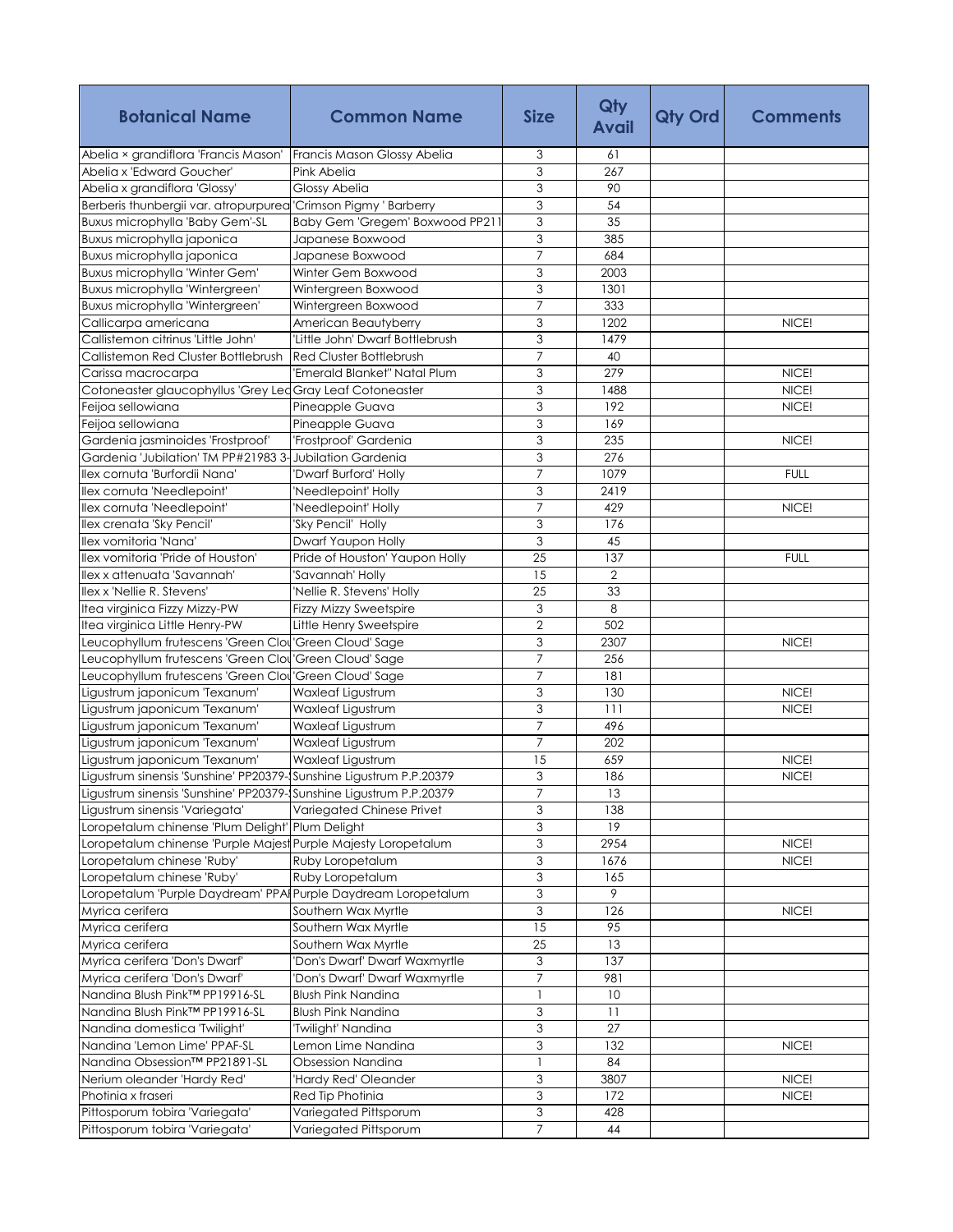| <b>Botanical Name</b>                                           | <b>Common Name</b>                | <b>Size</b>     | Qty<br><b>Avail</b> | <b>Qty Ord</b> | <b>Comments</b>        |
|-----------------------------------------------------------------|-----------------------------------|-----------------|---------------------|----------------|------------------------|
| Podocarpus macrophyllus 'Maki'                                  | 'Maki' Shrubby Japanese Yew       | 3               | 96                  |                |                        |
| Podocarpus macrophyllus 'Maki'                                  | 'Maki' Shrubby Japanese Yew       | $\overline{7}$  | 192                 |                |                        |
| Podocarpus macrophyllus 'Maki'                                  | 'Maki' Shrubby Japanese Yew       | 15              | 333                 |                | <b>FULL</b>            |
| Rhaphiolepis indica 'Snow White'                                | Snow White' Hawthorn              | 3               | 305                 |                |                        |
| Rhaphiolepis indica 'Snow White'                                | Snow White' Hawthorn              | $\overline{7}$  | 183                 |                | NICE!                  |
| Spiraea cantoniensis Bridal Wreath                              | Double bridal wreath spirea       | 3               | 1189                |                | NICE!                  |
| Spiraea Double Play Candy Corn-PW Double Play Candy Corn Spirea |                                   | $\overline{2}$  | 214                 |                |                        |
| Spiraea x bumalba 'Anthony Waterer                              | 'Anthony Waterer' Pink Spirea     | 3               | 1070                |                | NICE!                  |
| Ternstroemia gymnanthera                                        | Japanese Cleyera                  | 3               | 109                 |                | NICE!                  |
| Viburnum odoratissimum                                          | Sweet Viburnum                    | $\overline{3}$  | 453                 |                | NICE!                  |
| Viburnum odoratissimum                                          | Sweet Viburnum                    | 3               | 608                 |                |                        |
| Viburnum odoratissimum                                          | Sweet Viburnum                    | $\overline{7}$  | 263                 |                |                        |
| Viburnum suspensum                                              | Sandankwa Viburnum                | 3               | 2730                |                | NICE!                  |
| Viburnum tinus 'Spring Bouquet'                                 | 'Spring Bouquet' Viburnum         | 3               | 1648                |                | NICE!                  |
| Vitex agnus-castus 'Montrose Purple'                            | Vitex 'Montrose Purple'           | $\overline{3}$  | 56                  |                |                        |
| Vitex agnus-castus 'Montrose Purple'                            | Vitex 'Montrose Purple'           | 15              | 46                  |                | <b>BUD &amp; BLOOM</b> |
|                                                                 | <b>Succulent</b>                  |                 |                     |                |                        |
| Aloe spp                                                        | Aloe                              | 2DP             | 351                 |                |                        |
| Hesperaloe parvifolia- PFT                                      | Red Yucca-Plants for Texas ®      | $\mathbf{1}$    | 269                 |                |                        |
| Hesperaloe parvifolia- PFT                                      | Red Yucca-Plants for Texas ®      | 3               | 631                 |                | NICE!                  |
| Sedum makinoi 'Ogon'                                            | Golden Japanese Stonecrop         | $\mathbf{1}$    | 1546                |                | <b>FULL</b>            |
|                                                                 | <b>Tree</b>                       |                 |                     |                |                        |
| Carya illinoinensis                                             | Native Pecan                      | 3               | 477                 |                |                        |
| Fraxinus pennsylvanica                                          | Green Ash                         | 3               | 333                 |                |                        |
| Lagerstroemia indica 'Basham's Party                            | 'Basham's Party Pink' Crapemyrtle | 15              | 130                 |                | <b>BUD &amp; BLOOM</b> |
| Lagerstroemia indica 'Basham's Party                            | 'Basham's Party Pink' Crapemyrtle | 25              | 101                 |                | NICE!                  |
| Lagerstroemia indica 'Catawba'                                  | Catawba' Crapemyrtle              | 3               | 56                  |                |                        |
| Lagerstroemia indica 'Catawba'                                  | 'Catawba' Crapemyrtle             | 15              | 99                  |                | NICE!                  |
| Lagerstroemia indica 'Whit II' P.P. 102 Dynamite® Crapemyrtle   |                                   | 15              | 12                  |                | <b>BUD &amp; BLOOM</b> |
| Lagerstroemia indica x 'Natchez'                                | 'Natchez' Crapemyrtle             | 25              | 3                   |                |                        |
| Lagerstroemia indica x 'Tuscarora'                              | 'Tuscarora' Crapemyrtle           | 3               | 2762                |                | NICE!                  |
| Lagerstroemia indica x 'Tuscarora'                              | Tuscarora' Crapemyrtle            | 15              | 9                   |                | <b>BUD &amp; BLOOM</b> |
| Pinus taeda                                                     | Loblolly Pine                     | 3               | 78                  |                |                        |
| Pinus taeda                                                     | Loblolly Pine                     | 15              | 12                  |                |                        |
| Pinus taeda                                                     | Loblolly Pine                     | 25              | 44                  |                | NICE!                  |
| Pinus taeda                                                     | Loblolly Pine                     | 45              | 13                  |                | NICE!                  |
|                                                                 | Mexican Sycamore                  | 15              | 16                  |                |                        |
| Platanus mexicana<br>Platanus mexicana                          |                                   | 25              | 13                  |                |                        |
|                                                                 | Mexican Sycamore                  | 3               |                     |                | NICE!                  |
| Platanus occidentalis                                           | American Sycamore                 |                 | 175                 |                |                        |
| Quercus alba                                                    | White Oak                         | 3               | 52                  |                |                        |
| Quercus macrocarpa                                              | <b>Bur Oak</b>                    | 25              | 9                   |                |                        |
| Quercus nigra                                                   | Water Oak                         | 3<br>15         | 822                 |                |                        |
| Quercus nigra                                                   | Water Oak                         | $\overline{25}$ | 65<br>9             |                |                        |
| Quercus nigra                                                   | Water Oak                         |                 |                     |                |                        |
| Quercus polymorpha                                              | Monterrey Oak                     | 25              | 17                  |                |                        |
| Quercus polymorpha                                              | Monterrey Oak                     | 45              | 10                  |                |                        |
| Quercus shumardii                                               | Shumard Red Oak                   | 3               | 384                 |                |                        |
| Quercus shumardii                                               | Shumard Red Oak                   | 25              | 72                  |                |                        |
| Quercus virginiana                                              | Live Oak                          | $\mathfrak{Z}$  | 1183                |                |                        |
| Quercus virginiana                                              | Live Oak                          | 15              | 18                  |                |                        |
| Quercus virginiana                                              | Live Oak                          | 25              | 8                   |                | NICE!                  |
| Quercus virginiana                                              | Live Oak                          | 45              | $\overline{21}$     |                | NICE!                  |
| Taxodium distichum                                              | <b>Bald Cypress</b>               | 15              | 13                  |                |                        |
| Ulmus american American Elm                                     | American Elm                      | $\overline{3}$  | 409                 |                |                        |
| Ulmus crassifolia Cedar Elm                                     | Cedar Elm                         | 3               | 209                 |                |                        |
|                                                                 | <b>Tropical</b>                   |                 |                     |                |                        |
| Alpinia zerumbet 'Variegata'                                    | 'Variegated Shell Ginger'         | 3               | 10                  |                | <b>FULL</b>            |
| Bougainvillea 'Barbara Karst'                                   | Barbara Karst Bougainvillea       | 2DP             | 30                  |                | <b>BUD &amp; BLOOM</b> |
| Hibiscus 'Mandarin Wind'                                        | Mandarin Wind Hibiscus            | 3               | 910                 |                |                        |